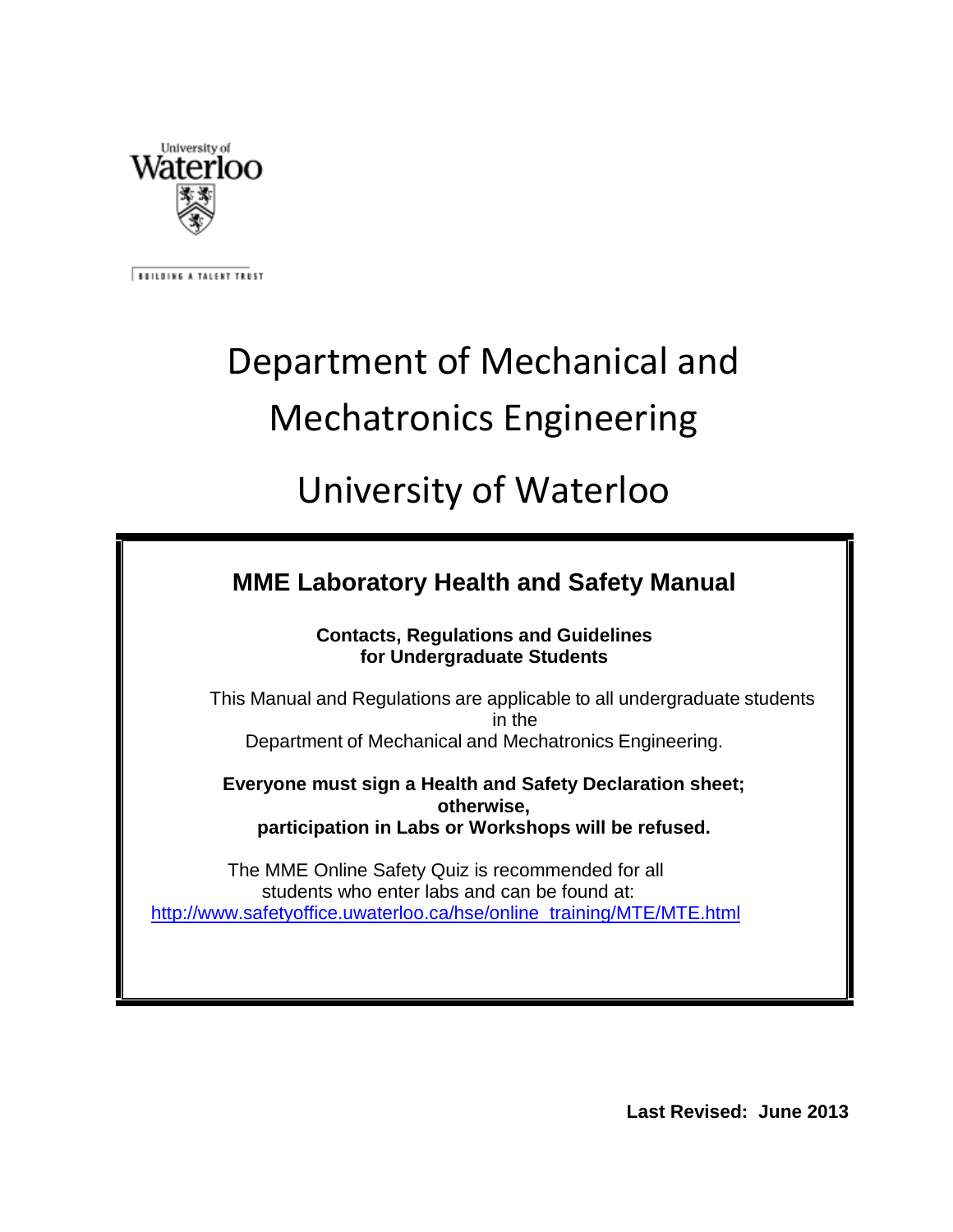### **Emergency Phone Numbers**

| Fire, Ambulance, Police                                               | 911            |
|-----------------------------------------------------------------------|----------------|
| <b>Security/UW Police</b>                                             | 22222          |
| <b>Plant Operations</b>                                               | 33793          |
| <b>On-Campus Health Services</b>                                      | 84096          |
| <b>Poison Information Centre</b>                                      | 6-519-749-4220 |
| <b>Director of Safety: Kevin Stewart (COM-106)</b>                    | 35814          |
| <b>Safety Office</b>                                                  | 33587          |
| <b>For Chemical Spills or Radiation Exposure</b>                      | 22222          |
| <b>Department of Mechanical Engineering: Marlene Dolson (E5-3051)</b> | 33328          |
| Department Chair: Jan Huissoon (E5-3027)                              | 84508          |
| Laboratory Director: Michael Herz (E3-2111)                           | 33026          |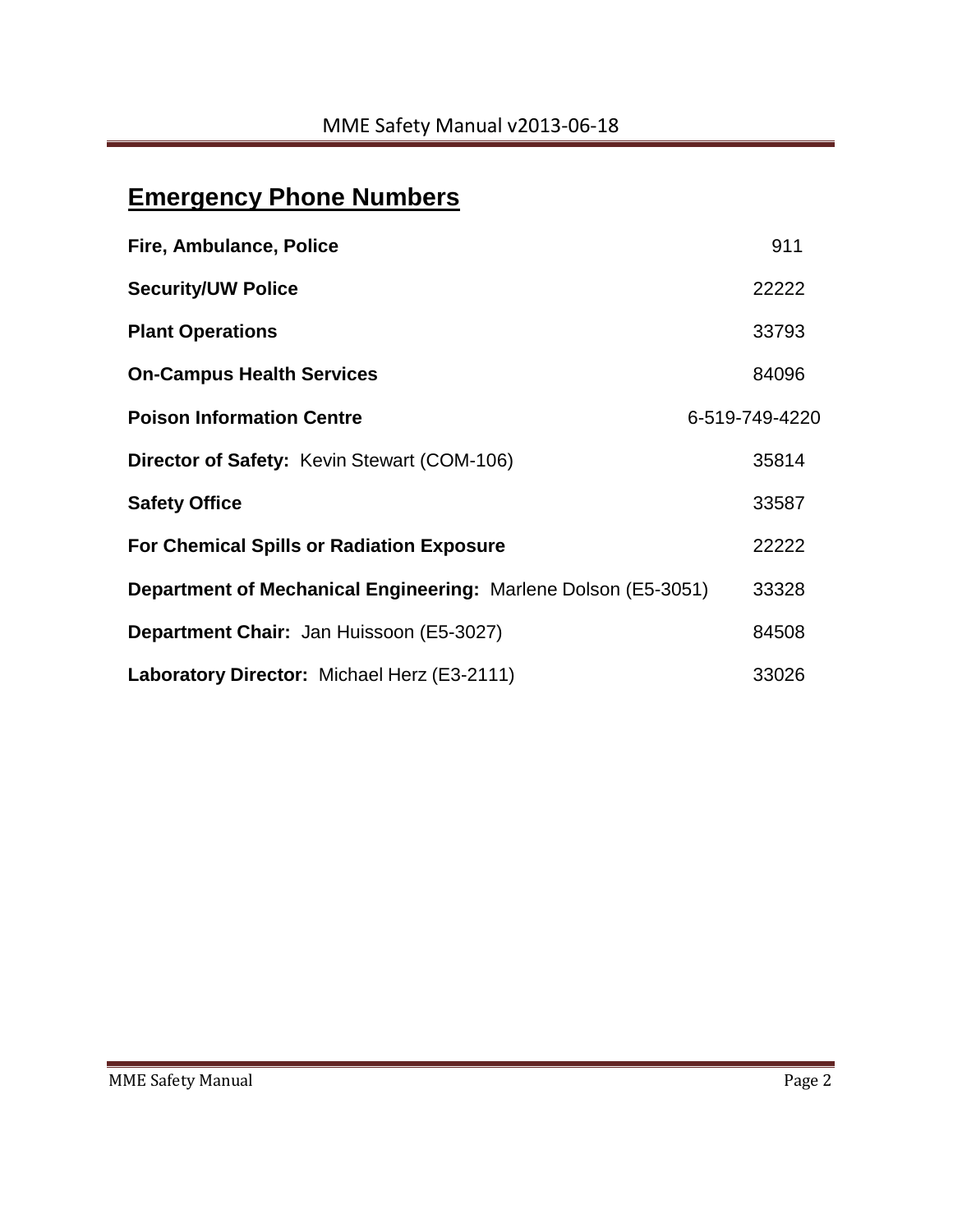#### **ACCIDENTS**

In case of an accident follow the instructions posted in each Laboratory, or

**1. Small injuries** during normal business hours should be managed at our primary First Aid Station in E3-2108H. There is a sink and a First Aid Kit there. If you are not sure that you could make it there safely, call for help or get to a phone and dial 22222.

Mechanical Engineering Department staff who are trained in First Aid are listed on Page 1 of this Safety Manual.

- **2. Severe injury** cases should be handled by calling **911.** On placing an emergency call, the Campus Police automatically receive a signal, and display indicates the exact location of the call to which an officer is then immediately dispatched. If the emergency is not in the same location as the call is placed, someone should wait near the phone from which the call was made to direct the officer to the scene.
- **3.** If in any doubt, call the UW Police at 22222 who can help with any issue.
- **4.** Review the use of emergency eye/face washes and showers at our Safety' Office's webpage: [http://www.safetyoffice.uwaterloo.ca/hse/eyewash/eyewash\\_standard.htm.](http://www.safetyoffice.uwaterloo.ca/hse/eyewash/eyewash_standard.htm)

We have the following devices installed in Mechanical Engineering labs:

- E3-2101 Eye/Face Wash/Drench Hose
- E3-2105 Eye/Face Wash/Drench Hose
- E3-2118E Eye/Face Wash and Shower Combination
- E3-2126 Mens Washroom Showers
- E3-2137 Eye/Face Wash/Drench Hose
- These stations are shown on the maps at the end of this document.
- **5. All** accidents, no matter how small, **must be reported within 24 hours** to the Lab Director, Michael Herz, E3-2111 ext. 33026, or the Mechanical Engineering Department Secretary. This is a Government (Worker's Compensation Act) requirement and could result in a **FINE** if ignored.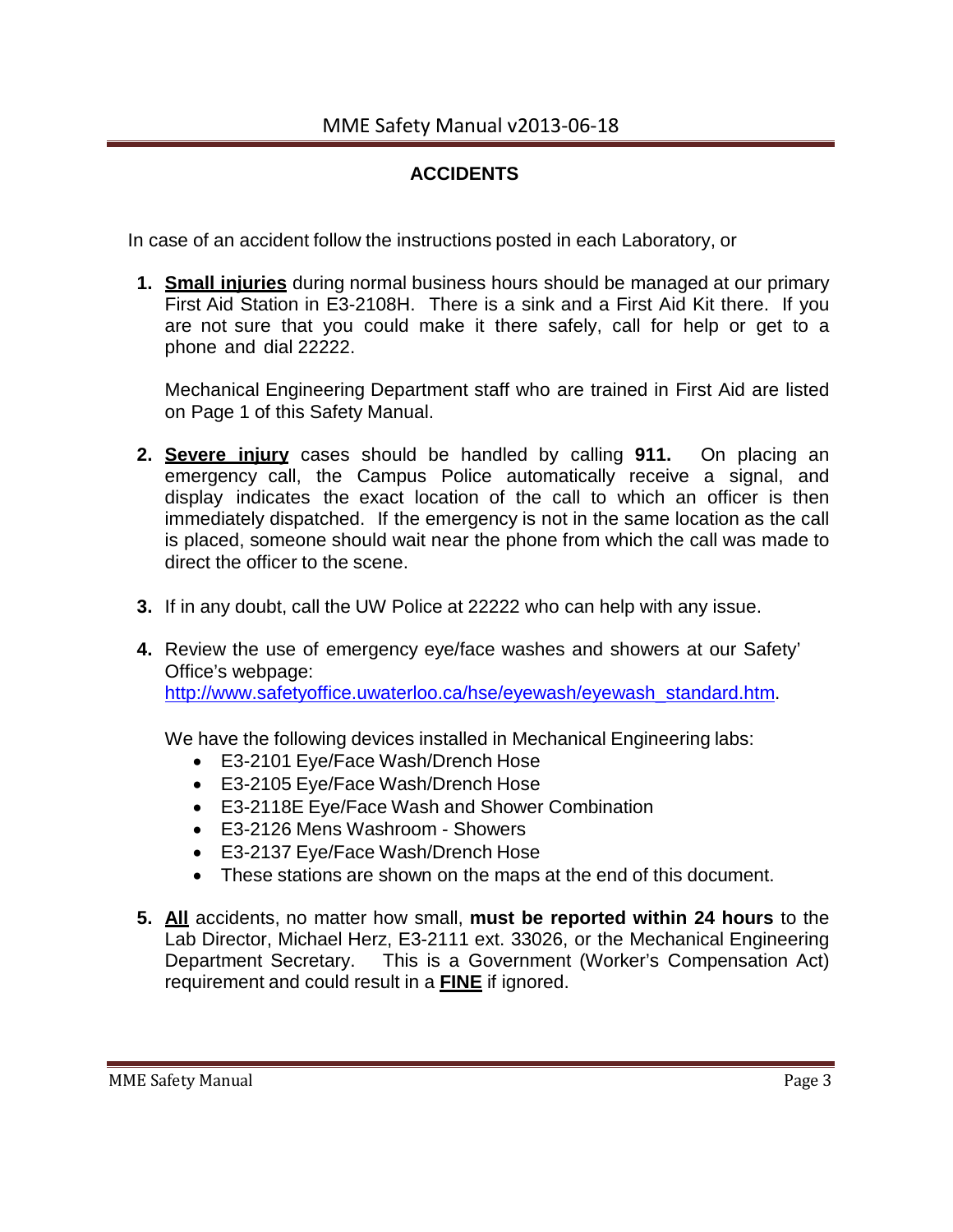#### MME Safety Manual v2013-06-18

#### **FIRES**

If you discover a fire:

- 1. Actuate the nearest wall mounted fire alarm (pull station).
- 2. Do not attempt to extinguish the fire.
- 3. Close the window(s) if possible.
- 4. If possible, shut down the experiment or turn off associate services.
- 5. Do not waste time gathering papers or personal belongings.
- 6. Vacate the area, and close door(s).
- 7. Leave the building. **WALK, DO NOT RUN. DO NOT USE AN ELEVATOR.**
- 8. **Report to the Fire Department if anyone is suspected of still being in the building after the general evacuation.**
- 9. Obey the Fire Wardens. Fire Wardens are assigned to Evacuation Areas and Exit Doors. You can find the list of current Fire Wardens for each building on the Safety Office web page: [http://www.safetyoffice.uwaterloo.ca/hse/fire/building\\_evac\\_proc.html.](http://www.safetyoffice.uwaterloo.ca/hse/fire/building_evac_proc.html)

**NOTE: It is the responsibility of each instructor, teaching assistant (TA) and supervisor to co-ordinate the evacuation of persons associated with activities under his/her direction.**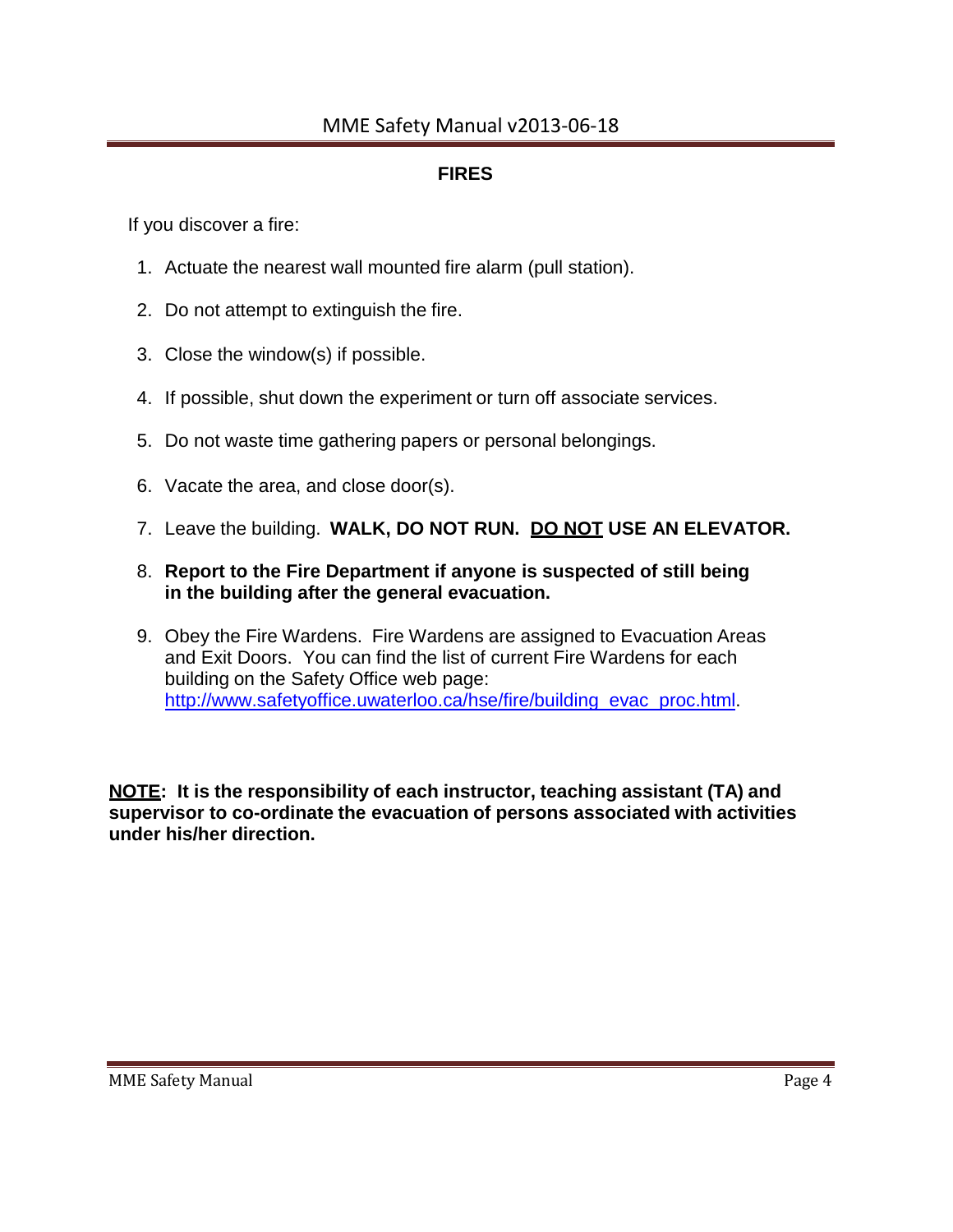#### **SAFETY PRACTICES IN THE LABORATORY**

**Safe practice is an attitude and a knowledgeable awareness of potential hazards**. Safety is a mutual responsibility and requires the full co-operation of everyone in the laboratory. **This co-operation means that each student and instructor will observe safety precautions** and **procedures**. location and use of safety facilities. Become familiar with safety precautions and emergency procedures **before** undertaking any laboratory work. Familiarize yourself with the method of operation, and all hazards involved, before commencing an experiment. See that necessary safety equipment is readily available and in useable condition.

#### **SAFETY RULES FOR THE MECHANICAL ENGINEERING LABORATORY**

The practice of safety in the laboratory requires:

- A. **The desire on the part of the individual to protect themselves and their associates** *and*
- B. **The need to follow a set of rules**.

The former can be termed safety morale and is an essential part of accident prevention. The following rules must be rigidly and impartially enforced. Noncompliance may result in dismissal or suspension from the laboratory.

- 1. The beginning of safe operation is an understanding of what is to be done and how the equipment operates. It is your responsibility to familiarize yourself with the experiment, equipment, recording facilities, etc. **before** beginning the actual work, so that you are not forced into panic actions. Seek advice, if necessary, from Technicians (if you are in the Student Machine Shop, seek advice from the Supervisor). The Laboratory Director, Technicians and the Student Shop Supervisor have full authority to stop any work which, in their judgement, is considered unsafe.
- 2. **Never** operate equipment alone; make certain that others present know how to react in an emergency. This is *especially* important when working in the evening or at night; operate a 'buddy' system in case an emergency arises. Always warn others of possible hazards, and **do not engage in horseplay.**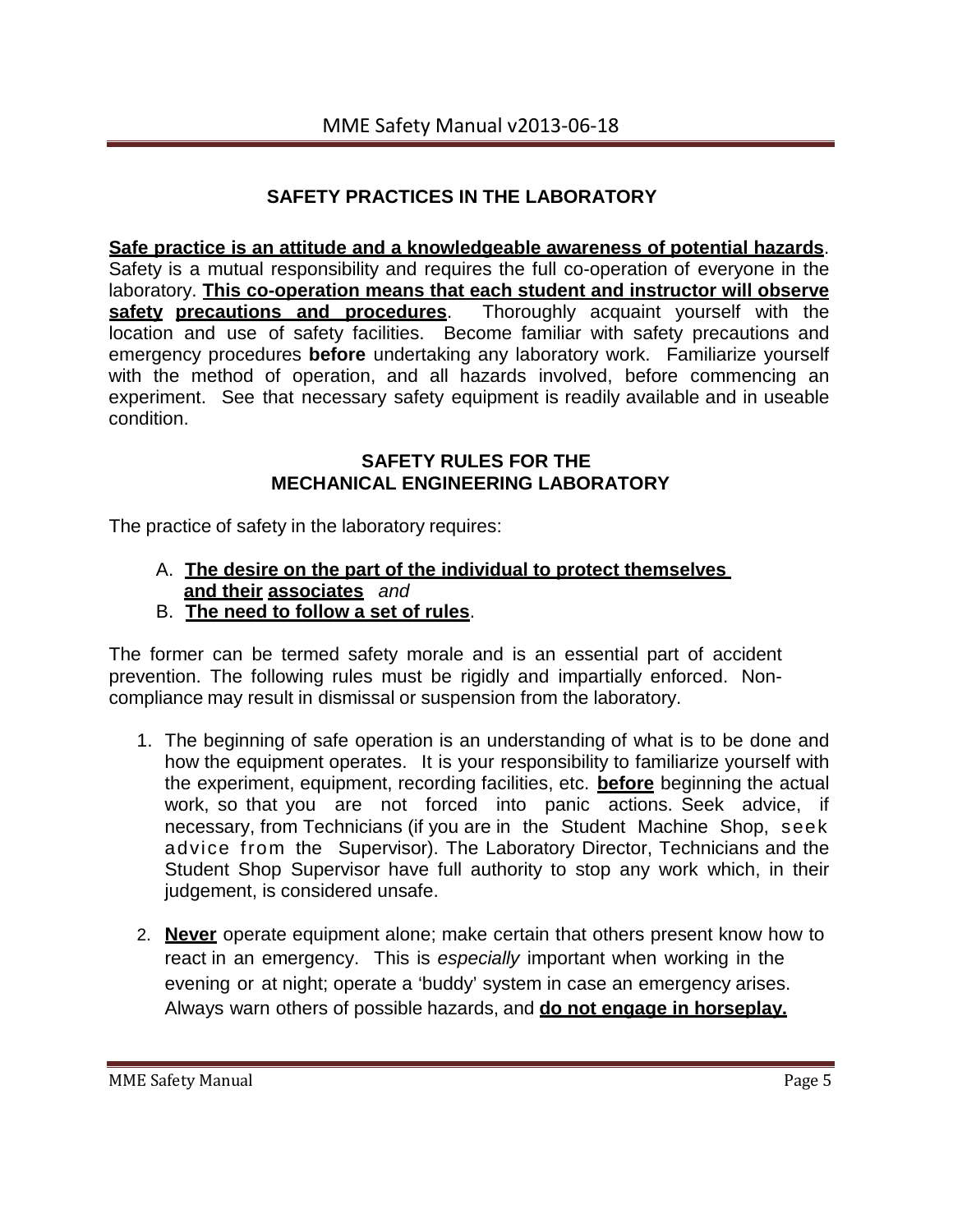- 3. Some equipment (machine tools, presses, furnaces, etc.) present special hazards. Consider the consequences of every move before you make it. Remove all tools, specimens, etc. that may fall between or be in the way or fly off of, rotating or moving parts. A common example is the key used to tighten the chuck of a lathe.
- 4. If something goes wrong, **do not panic.** Think, take your time, and then act. You must know how to **stop** a machine in an emergency mode. Never try to retrieve a situation by reaching between moving parts, or by grabbing hot, corrosive, etc., surfaces.
- 5. **Safety glasses** must be worn during any cutting, grinding, chipping or sawing operations on all materials such as concrete, ferrous and non-ferrous metals and alloys, ceramics, plastics, wood, etc. In addition, **splash goggles** and **face guards** must be worn if there is a possibility of a liquid jet erupting, or solid debris flying, or intense heat radiation. Safety glasses, splash goggles and face guards are available in the Manufacturing Lab, Room E3-2137; High Pressure Lab, Room E3-2105; Materials Lab, Room E3-2119; Thermal Lab, Room E3- 2108; and Engineering Student Shop, Room E3-2101.
- 6. Special glasses are required in specific areas: **Welding goggles** for arc or oxyacetylene welding. **Laser goggles** when working with a laser. These are specific to individual laser wave lengths. There are several high power (Class III or Class IV) laser units in the labs which could cause severe eye and tissue damage. Remove all reflecting objects such as rings, medallions, etc. Do not approach too close to the laser beam.

**Note: Laser Safety Program (contact Ian Fraser at ext 36268)**.

#### 7. **Clothing and Protective Footwear**:

- a. Protective footwear must be worn in all labs and machine shop areas.
- b. If carrying out arc welding, any exposed skin should be covered to prevent burns from radiation. A **leather apron** should be worn, when appropriate, to prevent burns from metal splatter.
- c. **Safety hats** must be worn when there is a chance of objects falling, or cutting or bruising your head on projectiles. Hats are available in the Fluids Lab, and from the Lab Director.
- d. **Appropriate gloves** must be worn when working with corrosive fluids, hot furnaces, sharp objects, etc. Gloves are available or may be requested from the Technicians. **Ear protection** must be worn in high noise areas. They are available from Richard Gordon, Room E3-2137A.
- e. **Respirator masks** are available for work in an atmosphere that contains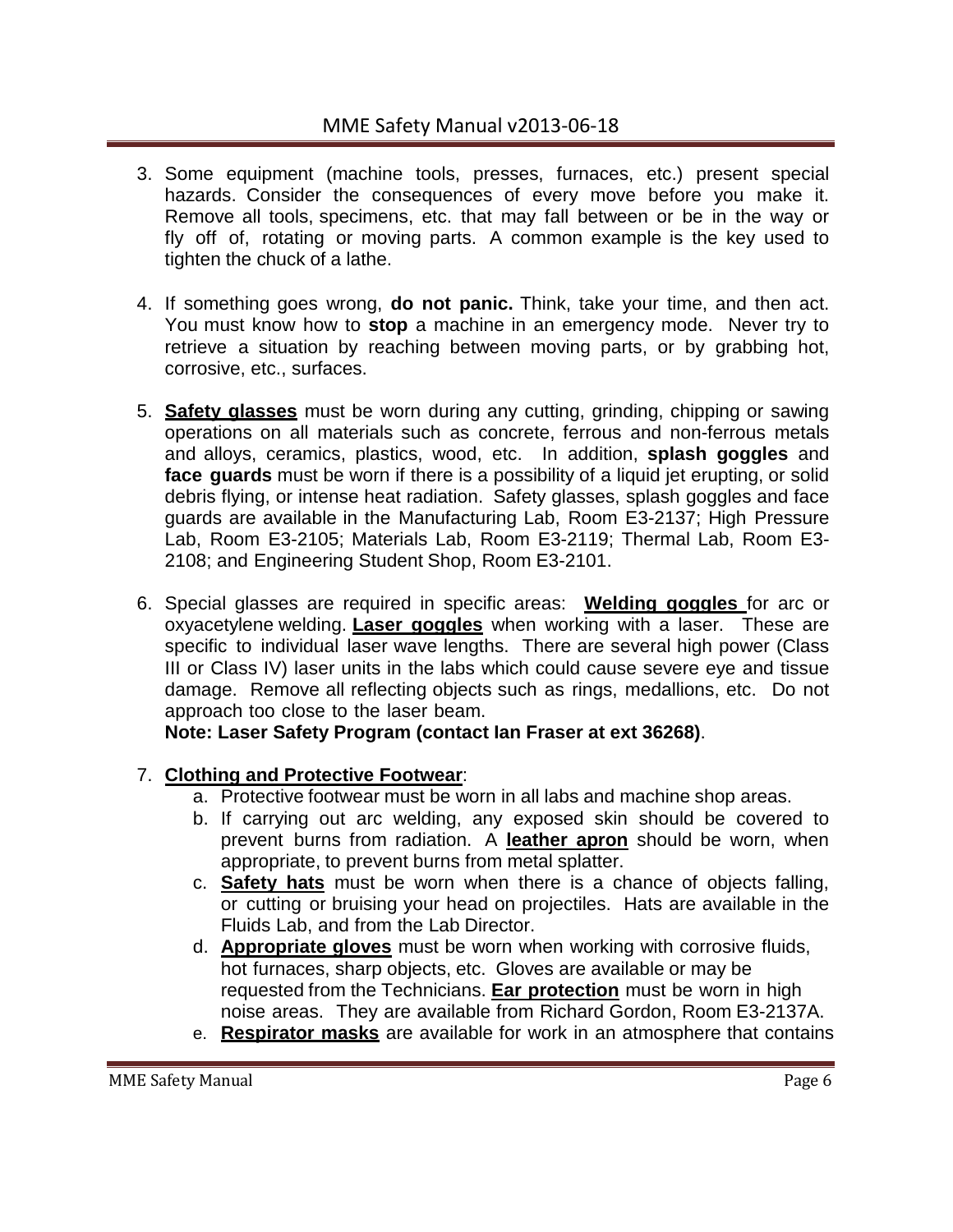noxious fumes and/or particulates, but several days notice may be required by the Lab Technicians to order this type of equipment.

**Note: When working around equipment with moving parts, it is imperative that long hair be covered in a net or tied up, no ties are worn, loose clothing is tied back, and jewellery is removed (better to remove a wedding ring than have it and a finger torn off by the equipment).**

- 8. Use tongs, grips, holders, etc. for placing specimens and workpieces into hot, or potentially dangerous equipment.
- 9. Maintain an orderly work area at all times. If you spill something, wipe it up (or get it cleaned up) immediately.
- 10.If equipment is to be left in operation **unattended, a sign must be posted**, with the names of the operator and supervisor together with phone numbers.
- 11.Unless otherwise instructed, return all tools, equipment and unused specimens to the designated area or person, switch off equipment and pull plugs from electrical outlets.
- 12.**Report all equipment faults, breakage, or unsafe conditions to the Laboratory Technicians immediately**, who in turn will inform the Laboratory Director within 24 hours.
- 13.Before using any chemicals or other potentially hazardous materials, a student must familiarize himself with its properties, hazard ratings, and safe handling procedures. Some useful references are available in E3-2119D in the Materials Lab. If in any doubt, a student must contact their Supervisor, Lab Director or Laboratory Technicians, before proceeding.
- 14.The smoking of cigarettes, cigars, or pipes is forbidden throughout the University of Waterloo buildings except in a few designated areas.
- 15.The consumption of alcohol is forbidden throughout the University of Waterloo premises, except in licensed rooms.
- 16.Bicycles are prohibited inside University buildings.

In addition to the above stated safety rules, when working in the laboratory, familiarize yourself with the location of the **First Aid Kits**, safety showers, eye wash stations, etc.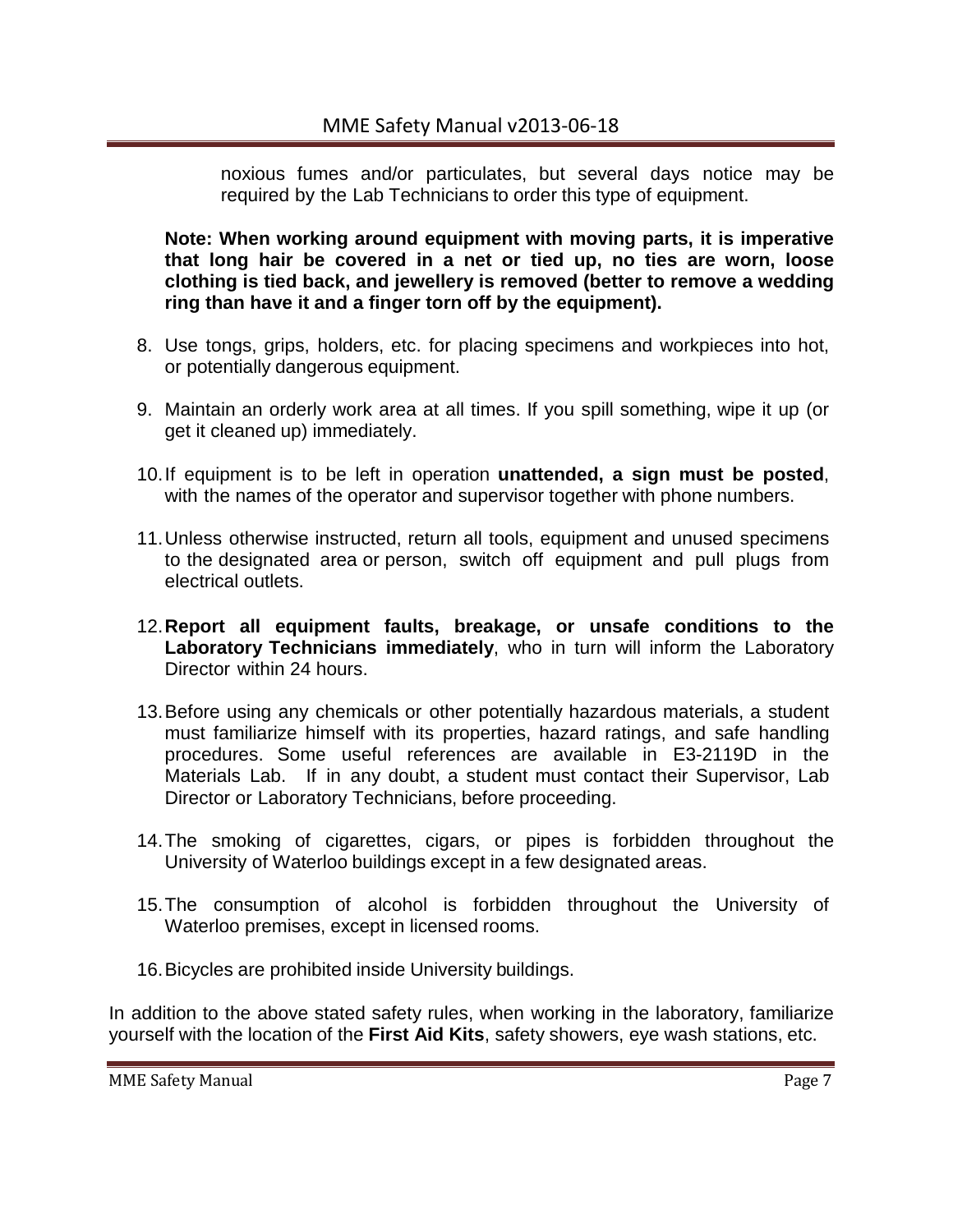#### **ENGINEERING STUDENT SHOP IN E5-1101D**:

Supervisor: Andrew Urschel, Ext 32301.

This facility provides various equipment to help with hands-on student projects. The shop hours are 8:30 a.m. to 9:00 p.m. Monday through Fridays, and 10 a.m. to 5 p.m. on Saturdays.

#### **ELECTRICAL EQUIPMENT**

The "Recognized Certification Agency marking" signifies that the equipment meets certain government standards. In general, it gives assurances that

- 1. Proper grounding has been established
- 2. There are no bare terminals
- 3. Insulation is adequate
- 4. CSA, ESA, or equivalent approval requirements have been met

#### **NOTE: see attached symbols**

Equipment built specifically for research also has to meet these requirements. The dangers of electronic current:

1. D.C. and low-frequency a.c. travels through the body fluids. A normal dry skin will give about 10 kΩ between the hands. Hence for 120V a.c., a current of 12mA will flow through the body. This will cause pain to a normal healthy adult. Any sweat on the hands will greatly reduce (by a factor of ten) the resistance, and increase current flow.

| "Let-go" current threshold is | 16 <sub>m</sub> A |
|-------------------------------|-------------------|
| Respiratory paralysis         | 25-100 mA         |
| Probable death                | $100 \text{ mA}$  |

- 2. High frequency a.c. travels over the tissue surface; that is why you can stand the 15,000V, low current acting on a spark plug. Measuring between points on the surface of tissue the resistance is  $300\Omega/n$ . This is significantly lower when tissue is moist due to emotion or stress, causing the skin to sweat.
- 3. The rule is: **do not touch** live equipment. If you must, keep one hand in your pocket, so that shock does not travel through the body across the heart. This improves the chances of survival.
	- keep hands dry
	- use rubber shoes and stand on a rubber mat
	- be very careful to discharge all capacitors, especially those associated with CRT tubes, i.e. in video terminals, etc.